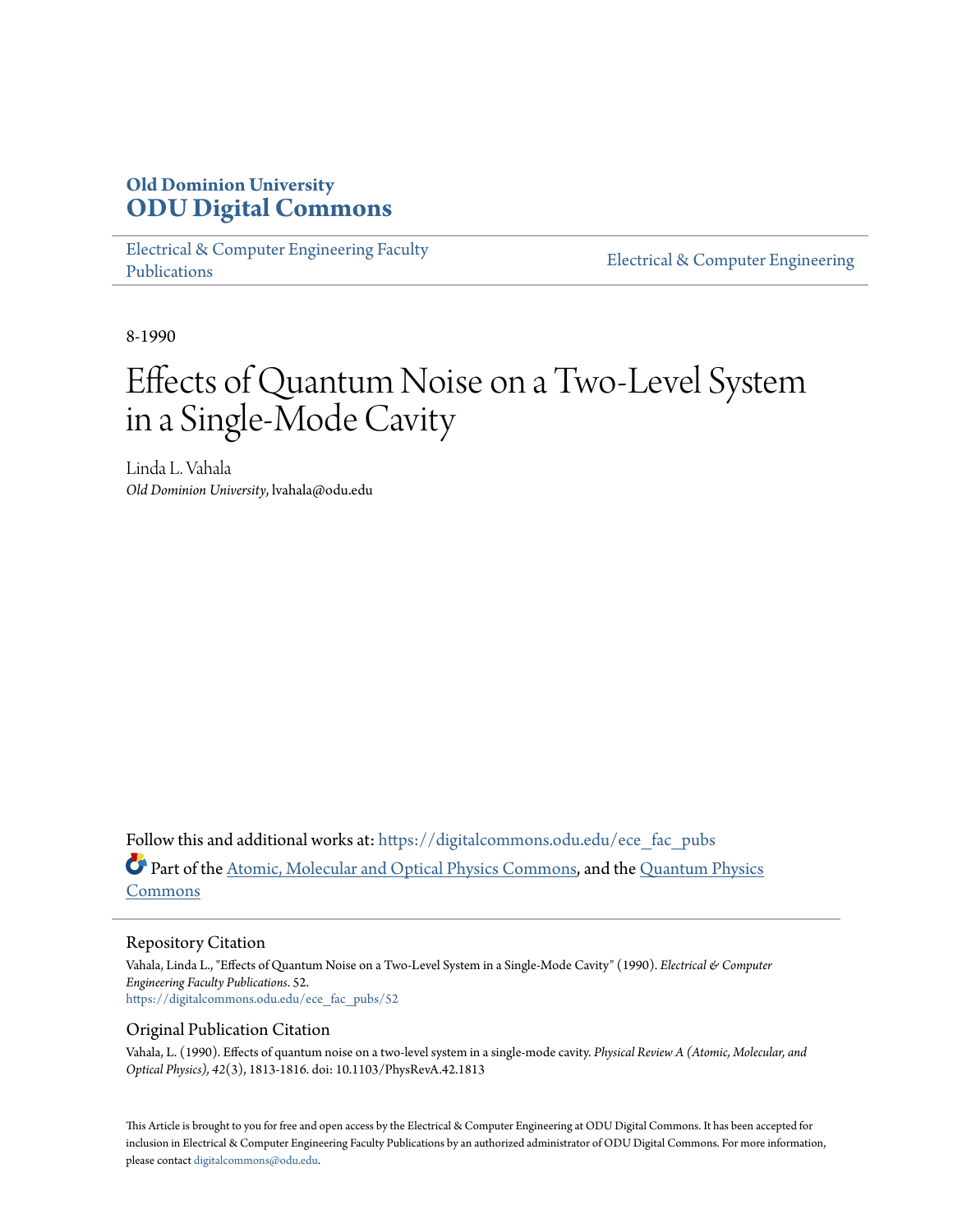### Effects of quantum noise on a two-level system in a single-mode cavity

#### Linda Vahala

Department of Electrical and Computer Engineering, Old Dominion University, Norfolk, Virginia 23529

(Received 12 February 1990}

The effects of quantum noise on a two-level system in the bad-cavity regime are considered perturbatively in the form of closure at the pair-correlation level. It is found that pair-correlation effects can reduce the level of semiclassical chaos. However, under the rotating-wave approximation (RWA}, quantum noise can lead to chaos if there is an initial population inversion, while the full RWA Hamiltonian system remains integrable.

One of the most standard problems considered in quantum optics<sup>1-6</sup> is the interaction of a two-level quantum system with a single-mode radiation field. Here, we shall concentrate on laser fields with frequencies  $\omega/2\pi$  in the optical range. Since the Pauli spin matrices  $\sigma$  can describe the atomic system, the full Hamiltonian in the electric dipole approximation is given by  $\delta$ 

$$
H = \frac{1}{2}\hbar\omega_0 \sigma_z + \hbar\omega (a^\dagger a + \frac{1}{2}) + \lambda \hbar \sigma_x (a + a^\dagger) , \qquad (1)
$$

where  $\hbar \omega_0$  is the atomic level spacing and  $\lambda$  is the interaction strength between the two-level system and the radiation field.

For the Hamiltonian, Eq. (1), there is just one constant of the motion:<sup>6</sup> the spin  $S^2$ , field.<br>
or the Hamiltoni<br>
ie motion: <sup>6</sup> the sp<br>  $S^2 \equiv \sigma_x^2 + \sigma_y^2 + \sigma_z^2$ 

$$
S^2 \equiv \sigma_x^2 + \sigma_y^2 + \sigma_z^2,
$$

besides the energy H and the parity operator  $\exp[i\pi(a^\dagger a + \sigma_z + \frac{1}{2})]$ . For chaos to be exhibited one needs to consider  $N$  such isolated two-level systems.<sup>2</sup> However, as discussed by Fox and Eidson, $<sup>2</sup>$  the effect of</sup> these  $N$  systems can be handled by rescaling the coupling parameter  $\lambda$  in Eq. (1).

In the Heisenberg representation, the coupled nonlinear operator equations for this Hamiltonian are

$$
\frac{d\sigma_x}{dt} = -\omega_0 \sigma_y, \quad \frac{d\sigma_y}{dt} = \omega_0 \sigma_x - 2\lambda \sigma_z (a + a^{\dagger}),
$$
  
\n
$$
\frac{d\sigma_z}{dt} = 2\lambda \sigma_y (a + a^{\dagger}), \quad \frac{d(a + a^{\dagger})}{dt} = -i\omega (a - a^{\dagger}),
$$
  
\n
$$
\frac{d(a - a^{\dagger})}{dt} = i\omega (a + a^{\dagger}) - 2i\lambda \sigma_x.
$$
\n(2)

By introducing expectation values  
\n
$$
\langle \sigma_x \rangle \equiv x, \quad \langle \sigma_y \rangle \equiv y, \quad \langle \sigma_z \rangle \equiv z
$$
,  
\n $\langle a + a^{\dagger} \rangle \equiv A, \quad i \langle a - a^{\dagger} \rangle \equiv B$ , (3)

these equations become an infinite set of coupled nonlinear ordinary differential equations,

$$
\dot{x} = -\omega_0 y, \quad y = \omega_0 x - 2\lambda \langle \sigma_z (a + a^{\dagger}) \rangle ,
$$
  
\n
$$
\dot{z} = 2\lambda \langle \sigma_y (a + a^{\dagger}) \rangle ,
$$
  
\n
$$
\dot{A} = -\omega B, \quad \dot{B} = \omega A + 2\lambda x, ...,
$$
\n(4)

where the ellipsis represents equations for the infinite number of expectation value  $\langle \sigma_z(a+a^{\dagger}), \langle \sigma_y(a+a^{\dagger}) \rangle, \ldots$ . The system Eq. (4) is completely equivalent to the full quantum operator system, Eq. (3).

Some closure approximation must be made to turn this system, Eq. (4), into a tractable model. All previous Heisenberg studies<sup> $2-5,7$ </sup> have introduced the semiclassical<sup>8,9</sup> factorization approximation

$$
\langle \sigma_z(a + a^{\dagger}) \rangle \approx z A, \quad \langle \sigma_y(a + a^{\dagger}) \rangle \approx y A \quad , \tag{5}
$$

thereby achieving fifth-order closure for the expectation values  $x, y, z, A$ , and  $B$ . As a consequence of neglecting quantum noise $^{8,9}$  another constant of the motion is introduced into this semiclassical model,

$$
\frac{\omega}{4}(A^2+B^2)+\frac{\omega_0}{2}z+\lambda Ax=\text{const},\qquad(6)
$$

besides the spin expectation value  $\langle S^2 \rangle = x^2 + y^2 + z^2$ . This reduces the semiclassical model to a third-order nonlinear system and chaos has been found for this mode.<sup>2-5,7</sup> This factorization approximation leads to errors<sup>2</sup> of order  $O(n^{-1/2})$ , where *n* is the number of cavity photons (typically  $10^{10} < n < 10^{18}$ ).

In the rotating-wave approximation (RWA), where terms of the form  $exp[\pm i(\omega+\omega_0)t]$  are neglected, the Hamiltonian becomes

$$
H_{\rm RWA} = \frac{1}{2} \hbar \omega_0 \sigma_z + \hbar \omega (a a^{\dagger} + \frac{1}{2}) + \hbar \lambda (\sigma_- a^{\dagger} + \sigma_+ a) , \quad (7)
$$

where  $2\sigma_{\pm} = \sigma_x \pm i \sigma_y$ . This is an integrable system and hence nonchaotic.<sup>5,7</sup> In the Heisenberg representation and under the neglect of quantum noise, Eq. (5), a third constant of the motion now exists.<sup>2</sup> The resulting RWA model now reduces to a second-order nonlinear system, which must necessarily be nonchaotic. But the RWA is which must necessarily be nonchaotic. But the KWA is<br>valid provided  $|\omega-\omega_0| \ll \omega_0$  and  $\lambda/\omega_0 \ll 1$  (typically  $\lambda \approx 2 \times 10^8$  s<sup>-1</sup> and  $\omega_0 \approx 10^{15}$  s<sup>-1</sup>). Hence both factoriza tion and the RWA lead to comparable errors.

Here, we examine the comparable effects of the inclusion of quantum noise on the chaotic properties of this two-level system with and without the RWA. We consider the effects of quantum noise perturbatively. In particular, we retain all pair correlations, P between operators

42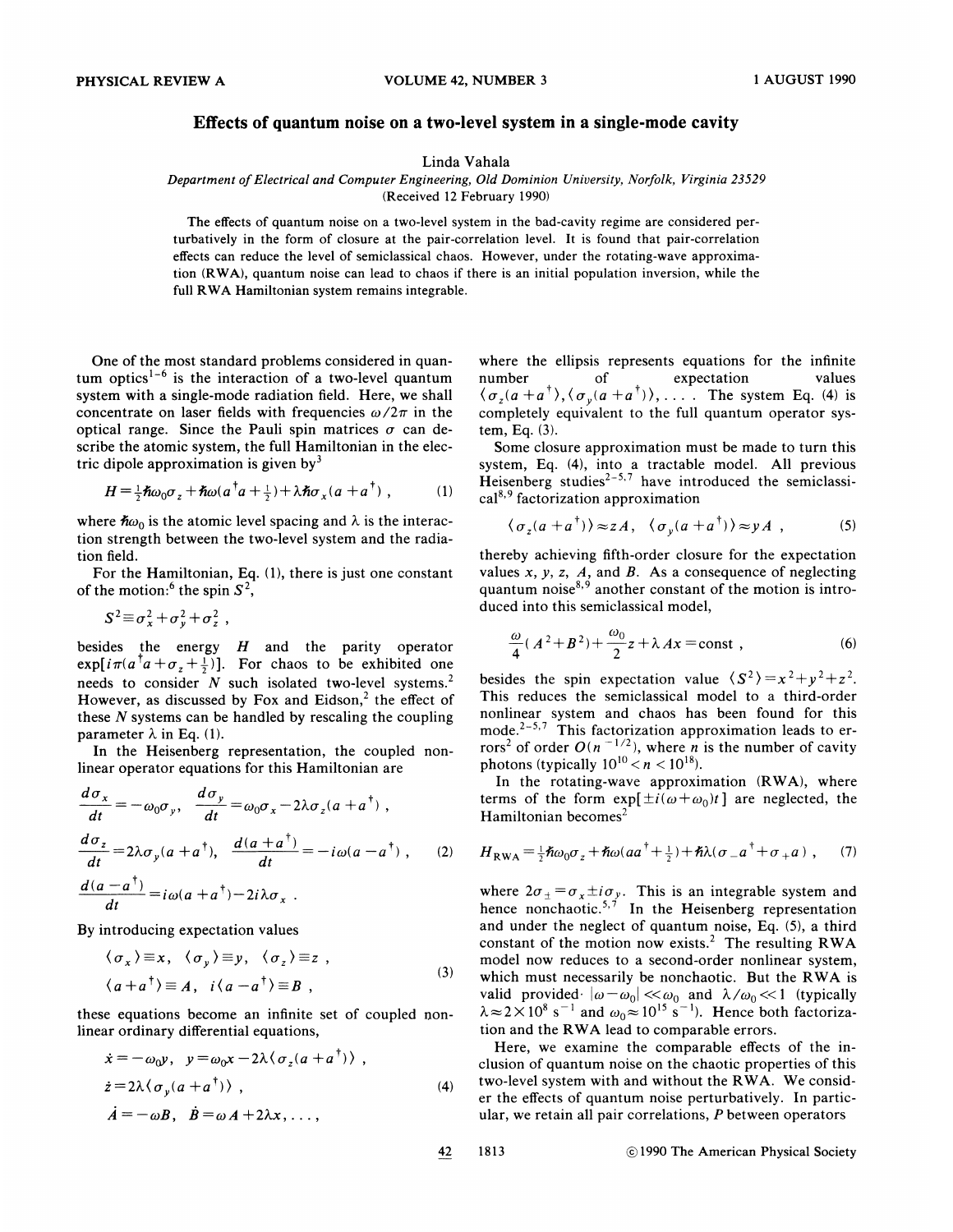$$
\langle \sigma_z(a+a^{\dagger}) \rangle \equiv zA + P_{zA} ,
$$
  
\n
$$
\langle \sigma_y \sigma_z(a+a^{\dagger}) \rangle \equiv yzA + yP_{zA} + zP_{yA} + AP_{yz} + T_{yzA} ,
$$
  
\n(8)

and achieve closure by ignoring all triple correlations  $T$ ; i.e., in Eq. (8) we set  $T_{yzA} = 0$ . One can now readily determine the 20th-order closed sets of equations for both the full Hamiltonian, Eq. (1) (Hamiltonian H):

$$
\begin{aligned}\n\dot{x} &= -\omega_{0}y, \quad \dot{y} = \omega_{0}x - 2\lambda z(A + P_{zA}), \quad \dot{z} = 2\lambda(yA + P_{yA}), \\
\dot{A} &= -\omega B, \quad \dot{B} = \omega A + 2\lambda x \quad , \\
\dot{P}_{xA} &= -\omega_{0}P_{yA} - \omega P_{xB}, \quad \dot{P}_{xB} = -\omega_{0}P_{yB} + \omega P_{xA} + 2\lambda P_{xx} \quad , \\
\dot{P}_{yA} &= \omega_{0}P_{xA} - \omega P_{yB} - 2\lambda(AP_{zA} - zP_{AA}), \\
\dot{P}_{yB} &= \omega_{0}P_{xB} + \omega P_{yA} - 2\lambda(AP_{zB} + zP_{AB} - P_{xy}) \quad , \\
\dot{P}_{zA} &= -\omega P_{zB} + 2\lambda(yP_{AA} + AP_{yA}), \\
\dot{P}_{zB} &= \omega P_{zA} + 2\lambda(yP_{AB} + AP_{yB} + P_{xz}) \quad , \\
\dot{P}_{xx} &= -2\omega_{0}P_{xy}, \quad \dot{P}_{yy} = 2\omega_{0}P_{xy} - 4\lambda(zP_{yA} + AP_{yz}) \quad , \\
\dot{P}_{zz} &= 4\lambda(yP_{zA} + AP_{yz}) \quad , \\
\dot{P}_{xy} &= \omega_{0}(P_{xx} - P_{yy}) - 2\lambda(zP_{xA} + AP_{xz}) \quad , \\
\dot{P}_{xz} &= -\omega_{0}P_{yz} + 2\lambda(yP_{xA} + AP_{yy}) \quad , \\
\dot{P}_{yz} &= \omega_{0}P_{xz} + 2\lambda(yP_{yA} + AP_{yy} - zP_{zA} - AP_{zz}) \quad , \\
\dot{P}_{AB} &= -2\omega_{0}P_{AB}, \quad \dot{P}_{AB} = -\omega(P_{BB} - P_{AA}) + 2\lambda P_{xA} \quad , \\
\dot{P}_{BB} &= 2\omega P_{AB} + 4\lambda P_{XB} \quad ,\n\end{aligned}
$$



FIG. 1. Effect of pair correlations on the time evolution of the leading Liapunov exponent for the Hamiltonian system, Eq. (9). The fifth-order system results from no initial pair correlations. It is seen that the introduction of initial correlations leads to a decrease in the positive Liapunov exponent. All systems are chaotic.  $\omega = 0.7$  and  $\lambda = 1.0$ .  $_{001}\lambda(5)$  and  $_{010}\lambda(5)$ represent initial conditions [001] and [010] but no initial pair correlations.  $_{001}\lambda(20)$  and  $_{010}\lambda(20)$  represent initial conditions [001] and [010] but nonzero initial pair correlations, Eq. (14).



FIG. 2. Chaotic asymptotic Poincaré plots in the z-A plane corresponding to Liapunov exponent: (a)  $_{001}\lambda(5)$ , no quantum noise; (b)  $_{001}\lambda(20)$ , quantum noise.



FIG. 3. Time evolution of the leading Liapunov exponent for the RWA Hamiltonian system (10) under pair-correlation closure. Under initial conditions [001], this 20th-order system is chaotic. This is shown for both  $\omega = 0.7$  and  $\omega = 1.0$ :  $_{001}\lambda(20)$ . Under initial conditions [010] the system is nonchaotic  $(\lambda < 1.0 \times 10^{-4})$ . Also shown is the nonchaotic case for no quantum noise:  $_{001}\lambda(5)$ .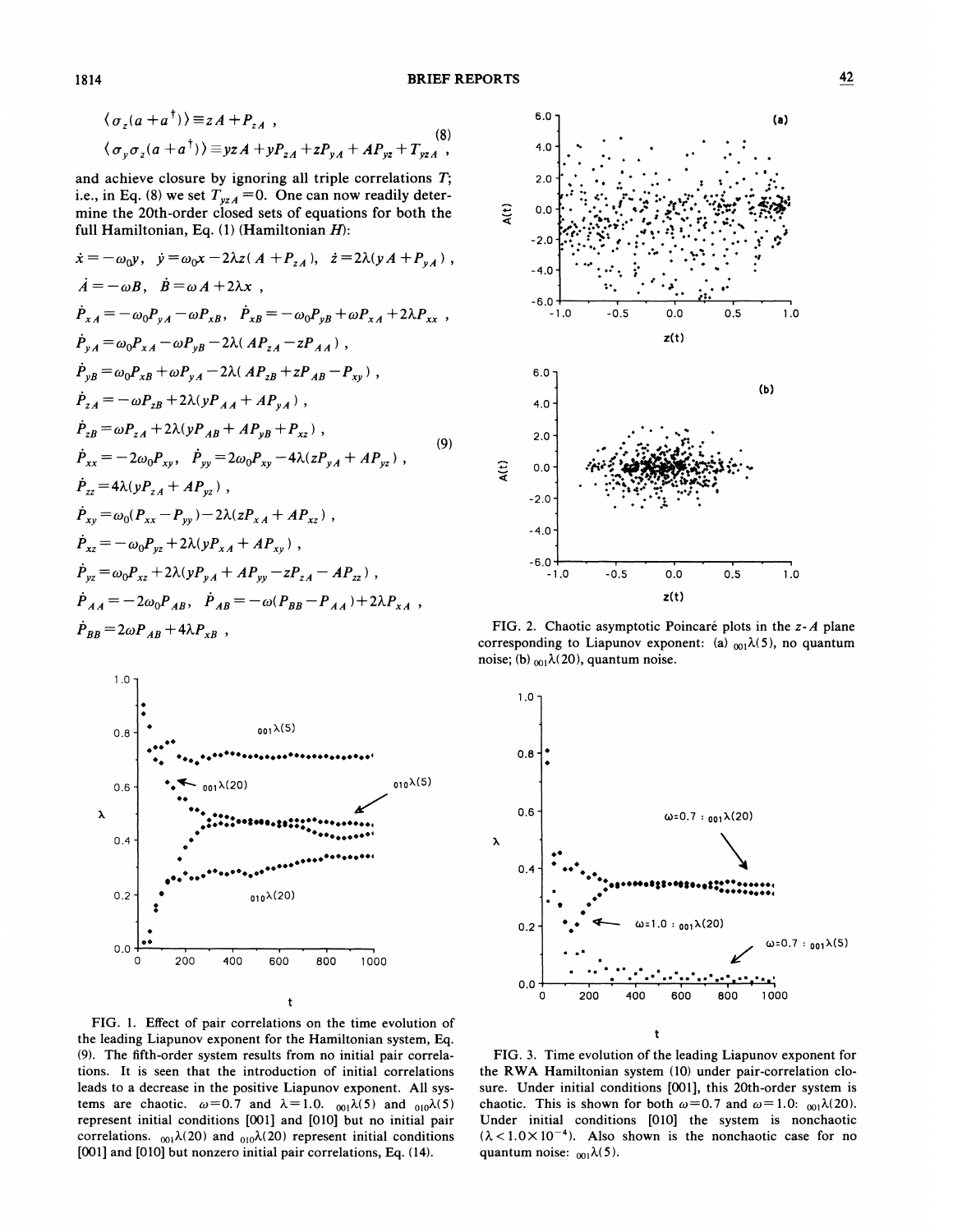$$
x^{2} + y^{2} + z^{2} + P_{xx} + P_{yy} + P_{zz} = const.
$$
 (10)

Here, we wish to concentrate directly on the effects of nonzero pair correlations and so neglect any other dissipative effects introduced in the bad-cavity limit. If initially all the pair correlations are zero  $[P_{xA}(0)]$  $=0, \ldots, P_{BB}(0) = 0$ ] then they remain zero for all time and so we recover the semiclassical model. $2-5,7$  Of course, this is equivalent to neglecting quantum noise and the bad-cavity regime.

As mentioned earlier, the effects of  $N$  noninteracting two-level systems can be taken into account' by rescaling A (0) and  $\lambda$  such that  $2\lambda A(0) = -1.0 \times 10^{-6}$  (with time measured in units of  $1/\omega_0$ ). In the examples presented here, we consider representative initial conditions; either an initially inverted atomic population state  $(z = 1)$ , which we shall denote as [001],

> 1.0  $0.5$  $0.0$  $-0.5$  $-1.0$

 $\mathbf{a}(t)$ 

-1.<sup>5</sup> -1.0

1.5- 1.0- 0.5 $\mathbb{R}^{n\times n}$  is the set  $\ldots$  : g

stt ~

<sup>t</sup> tt gttet

tt <sup>t</sup> <sup>t</sup> ttt<sup>t</sup>  $\mathcal{G}^{\text{max}}_{\text{max}}$ ., t t  $\bm{\mu}$  $\ldots$ 

> I -0.5

> > t t

~

 $t$  to the transform of  $\eta$ 

t til til t  $\{x_i, y_i\}_{i \in I}$  , the state

0.0 z(t)

t

 $\dddotsc$ 

 $0.5$ 

t

(b)

 $(a)$ 

I 1.0

$$
x(0)=0, y(0)=0, z(0)=1.0,
$$
\n(11)

$$
2\lambda A(0) = -1.0 \times 10^{-6}, \quad B(0) = 0 \tag{11}
$$

or an initial state denoted by [010],

$$
x(0)=0, y(0)=1.0, z(0)=0,
$$
  

$$
2\lambda A(0)=-1.0\times10^{-6}, B(0)=0
$$
 (12)

with quantum noise modeled by the nonzero initial pair correlations

$$
P_{xx}(0) = P_{yy}(0) = -P_{zz}/2 = 1.0 \times 10^{-9} . \tag{13}
$$

With this choice of noise,  $x^2(t)+y^2(t)+z^2(t)=$ const for both the semiclassical fifth-order system and the 20thorder correlation model.

In Fig. <sup>1</sup> we consider the effects of quantum noise on the Liapunov exponent for the Hamiltonian  $H$ , Eq. (9). For the initial conditions  $[001]$ , Eq.  $(11)$ , the semiclassical system exhibits a leading Liapunov exponent,  $_{001}\lambda(5)$ , which approaches 0.72 asymptotically:  $_{001}\lambda(5) \rightarrow 0.72$ . With quantum noise of the form (13), the leading exponent for this 20th-order system  $_{001}\lambda(20) \rightarrow 0.43$ . This reduction in chaotic behavior by the introduction of noise



FIG. 5. Asymptotic Poincaré plots in the  $z - A$  plane for the RWA system, Eq. (10), under correlation closure for  $\omega=1.0$  for quantum noise: (a) the nonchaotic case [010], with Liapunov exponent  $_{010}\lambda(20) < 1.0 \times 10^{-4}$ ; (b) the chaotic case [001], with positive Liapunov exponent  $_{001}\lambda(20) \rightarrow 0.31$ .